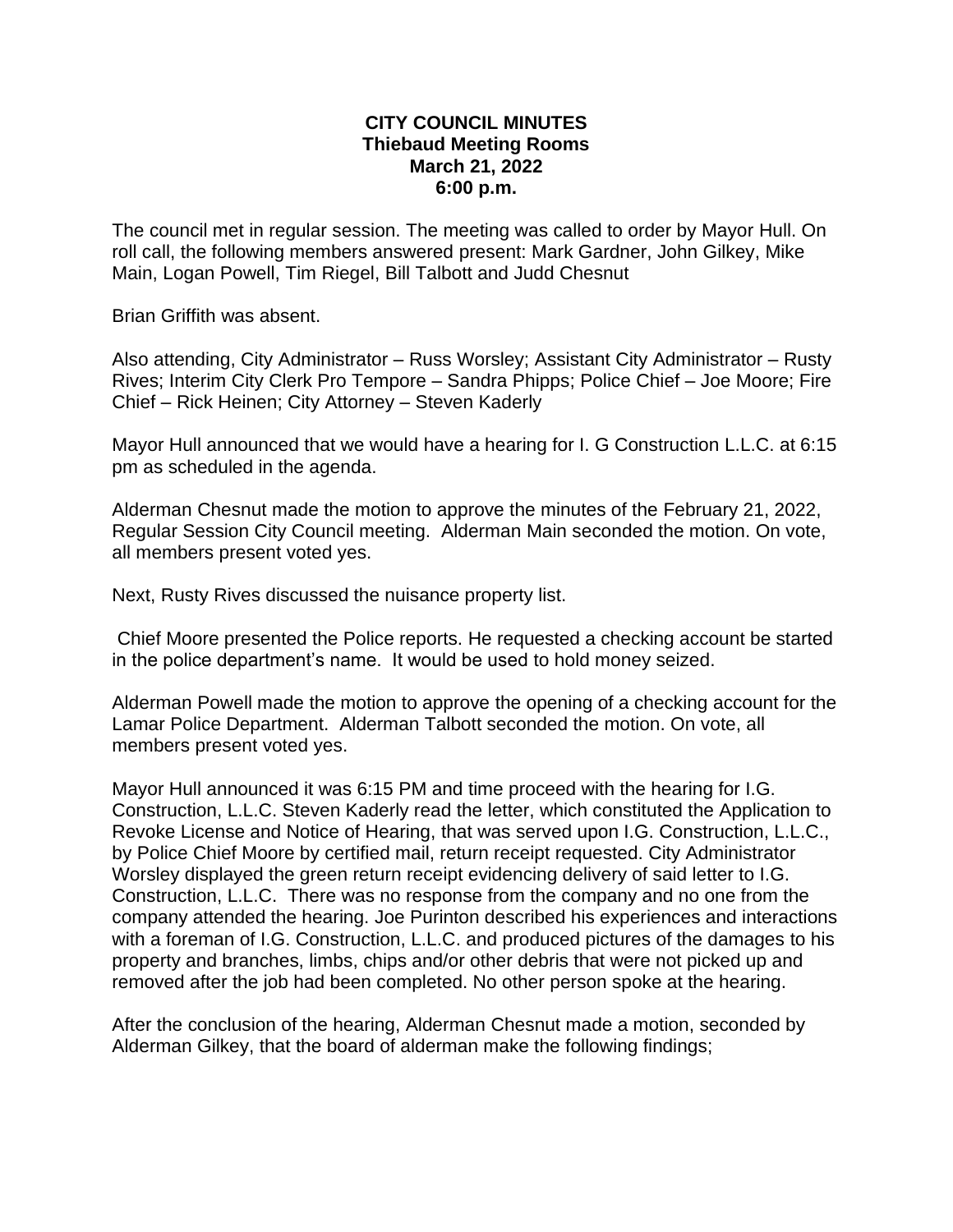- 1. Notice of this hearing was sent to the licensee by certified mail return receipt requested on February 22, 2022, which was delivered to the post office by Chief Moore.
- 2. The city administrator provided a return receipt confirming delivery of said notice.
- 3. The licensee has violated §10-140 of the code of ordinances by failing to perform its duties in a workmanlike manner.
- 4. The licensee has violated §10-141 of the code of ordinances by failing to remove branches, limbs chips and other debris; all of which occurred in the city at the Joe Purinton residence at 205 Maple in November 2021.

On vote, all members present voted yes.

Having found that licensee I.G. Construction, L.L.C. has violated §10-140 and §10-141 of the code of ordinances, pursuant to §10-167 of the code of ordinances, Alderman Gilkey made the motion, seconded by Alderman Riegel, that the current license issued to I.G. Construction, L.L.C. pursuant to Article V of Chapter 10 of the code of ordinances be revoked. On vote, all members present voted yes.

Chief Heinen discussed the Fire reports.

.

Astra Ferris talked about the Economic Development report.

Members reviewed the list of bills. Alderman Gardner made the motion to pay the bills. Alderman Main seconded the motion. On vote, all members present voted yes. Therefore, the bills were paid from the following funds:

| <b>DEPARTMENT</b>                      |          | <b>VENDOR NAME</b>                          | <b>AMOUNT</b> |
|----------------------------------------|----------|---------------------------------------------|---------------|
| <b>ELECTRIC</b>                        |          |                                             |               |
| LAMAR CITY UTILITIES                   |          | 1,883.18 POSTMASTER                         | 312.13        |
| SPIRE MISSOURI INC                     | 459.20   | ANTHEM BLUE CROSS BLUE SHIELD MO GROUF      | 2,702.70      |
| MISSOURI ONE CALL SYSTEM, INC.         | 53.75    | DELTA DENTAL OF MO LOCKBOX                  | 193.90        |
| O'REILLY AUTOMOTIVE, INC.              | 33.48    | <b>ISENHOWER LUMBER COMPANY INC.</b>        | 823.99        |
| VAN DE MARK TOOL & MACHINE             | 100.00   | LAGERS                                      | 4,340.96      |
| JOPLIN SUPPLY COMPANY                  |          | 2,210.31   LAKELAND OFFICE SYSTEMS, INC.    | 113.62        |
| SOUTHWESTERN POWER ADMINISTRATION      |          | 74,225.40 PITNEY BOWES                      | 199.05        |
| MFA AGRI SER-LAMAR                     | 105.00   | KANSAS COUNSELORS INC.                      | 119.86        |
| ANTHEM BLUE CROSS BLUE SHIELD MO GROUP | 3.967.35 | <b>SECURITY CREDIT CARD OPERATIONS</b>      | 144.95        |
| DELTA DENTAL OF MO LOCKBOX             | 297.29   | AT&T                                        | 19.62         |
| <b>ISENHOWER LUMBER COMPANY INC.</b>   | 31.11    | NET VISION COMMUNICATIONS LLC               | 14.13         |
| LAGERS                                 | 2,787.35 | <b>BEV BAKER</b>                            | 1,340.00      |
| <b>LAMAR TRUCK &amp; TIRE</b>          | 1,102.35 | <b>CNA SURETY DIRECT BILL</b>               | 87.50         |
| MISSOURI DEPT. OF REVENUE              |          | 14.50 STRONGHOLD DATA                       | 2,601.50      |
| BORDER STATES INDUSTRIES, INC          | 375.82   | <b>GARDNER CONSTRUCTION AND DEVELOPMENT</b> | 9,195.62      |
| COTTON ELECTRIC SERVICES, INC.         | 358.94   | MISSOURI NEON/BOYCE INDUSTRIES              | 20,968.07     |
| RAILROAD MANAGEMENT COMPANY III, LLC   | 707.56   | **PAYROLL EXPENSES                          | 15,074.99     |
| AMERICAN SAFETY UTILITY CORPORATION    | 847.12   | <b>POTTERS REPAIR</b>                       | 1,971.00      |
| <b>GRAYBAR ELECTRIC</b>                |          | 6,049.40 O'REILLY AUTOMOTIVE, INC.          | 31.96         |
| JONES PLUMBING HEATING AND AIR CONDITI | 746.60   | ANTHEM BLUE CROSS BLUE SHIELD MO GROUF      | 91.67         |
| SECURITY CREDIT CARD OPERATIONS        | 206.02   | DELTA DENTAL OF MO LOCKBOX                  | 6.07          |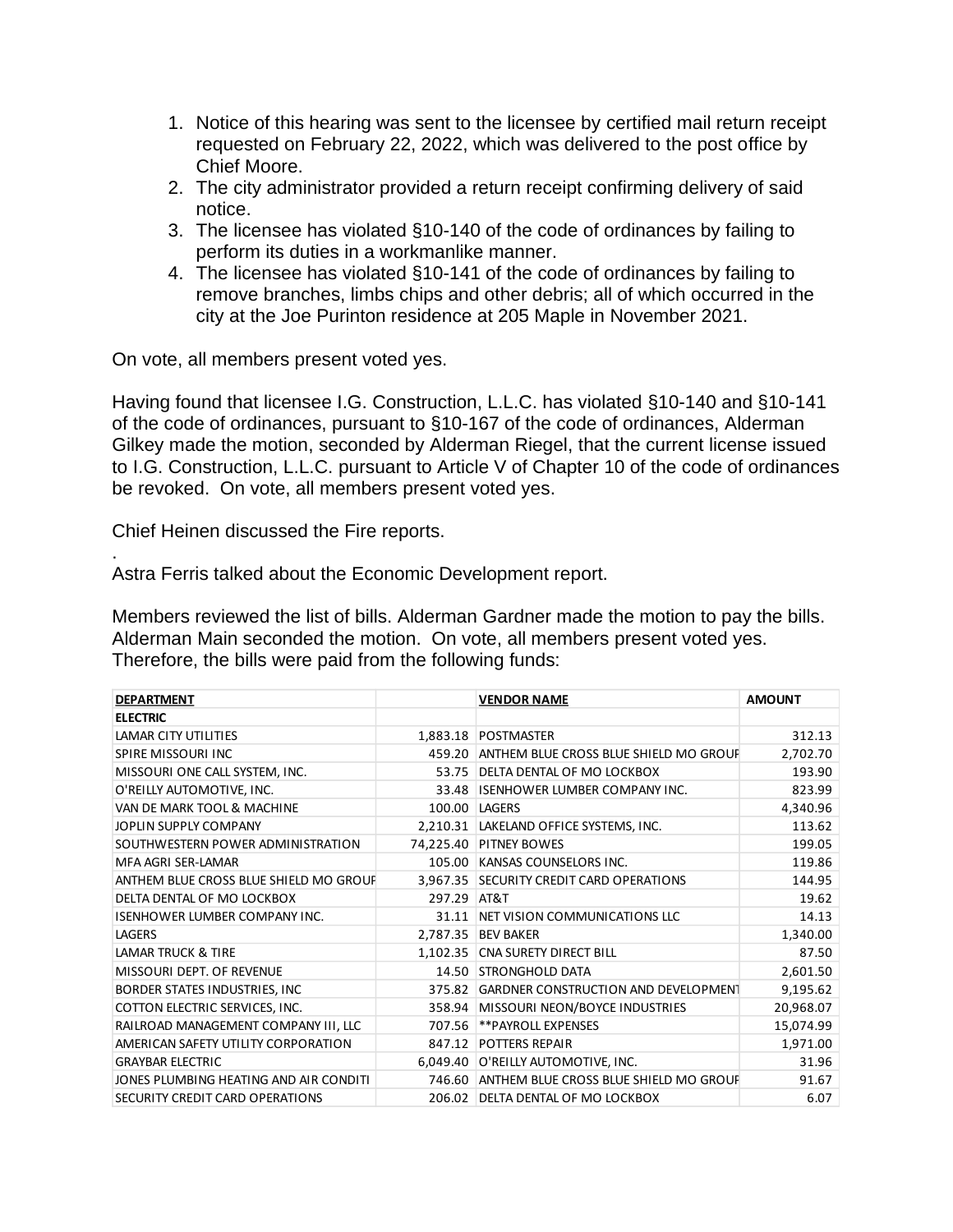| <b>ULINE</b>                           |                   | 53.61 ISENHOWER LUMBER COMPANY INC.             | 106.69    |
|----------------------------------------|-------------------|-------------------------------------------------|-----------|
| <b>UPS</b>                             |                   | 17.43 LAGERS                                    | 82.12     |
| MATT & MAX LLC                         |                   | 12.00 SCHREIBER ENGINEERING, LLC                | 4,487.00  |
| FLETCHER-REINHARDT CO                  |                   | 1,638.27 ALLIED WASTE                           | 18,967.00 |
| ALLGEIER, MARTIN & ASSOCIATES, INC.    |                   | 2,873.66 ARVEST BANK                            | 27,193.20 |
| MISSOURI & NORTHER ARKANSAS RAILROAD   |                   | 1,750.00 SECURITY CREDIT CARD OPERATIONS        | 44.31     |
| **PAYROLL EXPENSES                     |                   | 16,140.08 SCRYER EHS                            | 7,300.00  |
| <b>MORRISON PRINTING</b>               |                   | 182.50 NEW FRONTIER TECHNOLOGIES, LLC           | 27,305.00 |
| <b>TYLER TECHNOLOGIES</b>              |                   | 11,741.32   ** PAYROLL EXPENSES                 | 271.19    |
|                                        |                   |                                                 |           |
| <b>WATER/SEWER</b>                     |                   | 6,918.80 POSTMASTER                             | 312.13    |
| LAMAR CITY UTILITIES                   |                   |                                                 |           |
| MISSOURI DEPT. OF NATURAL RESOURCES    |                   | 60.00 ANTHEM BLUE CROSS BLUE SHIELD MO GROUF    | 1,538.24  |
| ANTHEM BLUE CROSS BLUE SHIELD MO GROUF |                   | 2.267.38 DELTA DENTAL OF MO LOCKBOX             | 111.98    |
| DELTA DENTAL OF MO LOCKBOX             |                   | 166.38 LAGERS                                   | 2,893.48  |
| <b>ISENHOWER LUMBER COMPANY INC.</b>   |                   | 87.81 LAKELAND OFFICE SYSTEMS, INC.             | 113.62    |
| <b>LAGERS</b>                          |                   | 1,425.08 PITNEY BOWES                           | 199.05    |
| SPROULS CONSTRUCTION, INC.             |                   | 98,474.97 SECURITY CREDIT CARD OPERATIONS       | 144.94    |
| SECURITY CREDIT CARD OPERATIONS        | 10.72 AT&T        |                                                 | 19.61     |
| NET VISION COMMUNICATIONS LLC          |                   | 14.13 NET VISION COMMUNICATIONS LLC             | 14.13     |
| MUNICIPAL H2O                          |                   | 350.00 BEV BAKER                                | 660.00    |
| HAWKINS, INC.                          |                   | 2,093.58 CNA SURETY DIRECT BILL                 | 87.50     |
| ALLGEIER, MARTIN & ASSOCIATES, INC.    |                   | 5,352.59 STRONGHOLD DATA                        | 2,601.50  |
| **PAYROLL EXPENSES                     |                   | 8,343.48 ** PAYROLL EXPENSES                    | 10,006.54 |
| LAMAR CITY UTILITIES                   |                   | 638.90 CEMCO - CONTROLS & ELECTRIC MOTOR CO.    | 20,053.59 |
| AT&T MOBILITY                          |                   | 20.62 LAMAR CITY UTILITIES                      | 4,839.83  |
| CORE & MAIN LP                         |                   | 53.70 AT&T MOBILITY                             | 103.10    |
| SPIRE MISSOURI INC                     |                   | 822.27 O'REILLY AUTOMOTIVE, INC.                | 56.47     |
| ANTHEM BLUE CROSS BLUE SHIELD MO GROUF |                   | 1,933.08 ANTHEM BLUE CROSS BLUE SHIELD MO GROUF | 1,368.32  |
| DELTA DENTAL OF MO LOCKBOX             |                   | 137.15 DELTA DENTAL OF MO LOCKBOX               | 100.95    |
| ISENHOWER LUMBER COMPANY INC.          |                   | 969.19 ISENHOWER LUMBER COMPANY INC.            | 29.09     |
| LAGERS                                 | 1,170.46   LAGERS |                                                 | 660.42    |
| SCHULTE SUPPLY, INC.                   |                   | 289.60 RAILROAD MANAGEMENT COMPANY III, LLC     | 313.34    |
| PARKS PLUMBING & HVAC SERVICE          |                   | 466.50 HFE PROCESS                              | 984.66    |
| SECURITY CREDIT CARD OPERATIONS        |                   | 218.77 SECURITY CREDIT CARD OPERATIONS          | 296.41    |
| ULINE                                  |                   | 26.80 ULINE                                     | 26.80     |
| ORSCHELN                               |                   | 336.78 ORSCHELN                                 | 86.35     |
| <b>VERMEER GREAT PLAINS</b>            |                   | 189.11 RAY LINDSEY COMPANY                      | 21,766.54 |
| BILL ROBERTS CHEVROLET, INC.           |                   | 252.88 ALLGEIER, MARTIN & ASSOCIATES, INC.      | 3,508.14  |
| **PAYROLL EXPENSES                     |                   | 7.103.41 ** PAYROLL EXPENSES                    | 4,924.93  |
| <b>MORRISON PRINTING</b>               | 182.50            |                                                 |           |
| <b>SANITATION</b>                      |                   |                                                 |           |
|                                        |                   |                                                 |           |
| PRAIRIEVIEW LANDFILL                   |                   | 6,183.90 DELTA DENTAL OF MO LOCKBOX             | 213.00    |
| LAMAR CITY UTILITIES                   |                   | 51.74 LAGERS                                    | 2,365.32  |
| MISSOURI DEPT. OF NATURAL RESOURCES    |                   | 1,800.00 LAMAR TRUCK & TIRE                     | 777.00    |
| SPIRE MISSOURI INC                     |                   | 459.20 LAMAR TRAVEL PLAZA                       | 266.56    |
| CROW-BURLINGAME COMPANY                |                   | 68.07 ULINE                                     | 53.60     |
| BARTON COUNTY ELECTRIC COOPERATIVE, IN | 54.09             | **PAYROLL EXPENSES                              | 11,279.04 |
| ANTHEM BLUE CROSS BLUE SHIELD MO GROUF | 2,954.48          |                                                 |           |
| <b>GENERAL</b>                         |                   |                                                 |           |
| LAMAR CITY UTILITIES                   | 1,456.99 LAGERS   |                                                 | 1,368.07  |
| SPIRE MISSOURI INC                     | 982.36 AT&T       |                                                 | 104.13    |
| <b>QUILL CORPORATION</b>               |                   | 63.98 LAMAR TRUCK & TIRE                        | 17.00     |
| ANTHEM BLUE CROSS BLUE SHIELD MO GROUF |                   | 982.16 FIRE MASTER FIRE EQUIPMENT, INC.         | 6,143.97  |
| DELTA DENTAL OF MO LOCKBOX             | 69.20 FFAM        |                                                 | 590.00    |
| ISENHOWER LUMBER COMPANY INC.          |                   | 12.95 SECURITY CREDIT CARD OPERATIONS           | 52.78     |
| LAGERS                                 |                   | 1,533.67 NET VISION COMMUNICATIONS LLC          | 35.60     |
| BARTON COUNTY CHAMBER OF COMMERCE      |                   | 17,500.00 HERITAGE TRACTOR                      | 396.96    |
| SECURITY CREDIT CARD OPERATIONS        |                   | 225.20 ** PAYROLL EXPENSES                      | 11,215.74 |
| AT&T                                   |                   | 19.62 ANTHEM BLUE CROSS BLUE SHIELD MO GROUP    | 562.38    |
| ORSCHELN                               |                   | 25.98 DELTA DENTAL OF MO LOCKBOX                | 35.86     |
| NET VISION COMMUNICATIONS LLC          |                   | 213.09   LAGERS                                 | 749.62    |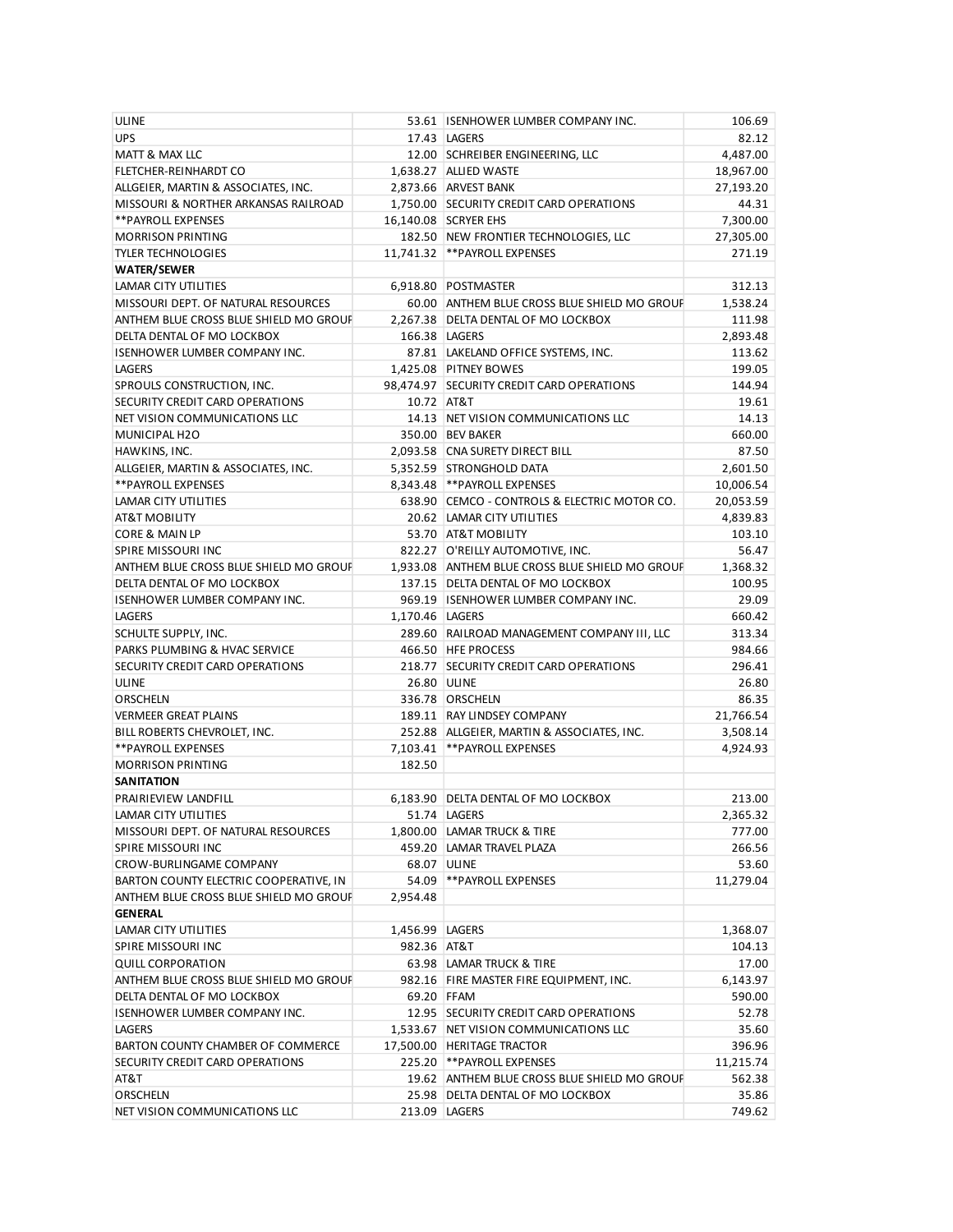| EDDIE MCDOWELL EXCAVATION, LLC           |                    | 4,700.00 ** PAYROLL EXPENSES                    | 3,307.20  |
|------------------------------------------|--------------------|-------------------------------------------------|-----------|
| **PAYROLL EXPENSES                       |                    | 5,270.98 CONSOLIDATED PUBLIC WATER SUPPLY       | 40.38     |
| LAMAR CITY UTILITIES                     |                    | 2,646.21 BARTON COUNTY ELECTRIC COOPERATIVE, IN | 458.04    |
| AT&T MOBILITY                            |                    | 494.88 ANTHEM BLUE CROSS BLUE SHIELD MO GROUF   | 7.08      |
| O'REILLY AUTOMOTIVE, INC.                |                    | 145.67 DELTA DENTAL OF MO LOCKBOX               | 0.60      |
| ANTHEM BLUE CROSS BLUE SHIELD MO GROUF   | 10,467.22   LAGERS |                                                 | 7.32      |
| DELTA DENTAL OF MO LOCKBOX               |                    | (186.03) ** PAYROLL EXPENSES                    | 87.26     |
| <b>LAGERS</b>                            |                    | 7,868.52 LAMAR CITY UTILITIES                   | 442.20    |
| LAMAR TRUCK & TIRE                       |                    | 96.39 SPIRE MISSOURI INC                        | 358.57    |
| HIGHWAY PATROL ACADEMY FUND              |                    | 540.00 POTTER EQUIPMENT COMPANY, INC.           | 228.26    |
| LAKELAND OFFICE SYSTEMS, INC.            |                    | 108.49 SPRINGFIELD-LAMAR EXPRESS                | 50.00     |
| SECURITY CREDIT CARD OPERATIONS          |                    | 1,713.37 O'REILLY AUTOMOTIVE, INC.              | 394.07    |
| <b>ORSCHELN</b>                          |                    | 16.98 ANTHEM BLUE CROSS BLUE SHIELD MO GROUF    | 5,025.84  |
| NET VISION COMMUNICATIONS LLC            |                    | 261.36 DELTA DENTAL OF MO LOCKBOX               | 404.59    |
| MATT & MAX LLC                           |                    | 54.00 ISENHOWER LUMBER COMPANY INC.             | 27.33     |
| <b>SCOTT BROWN</b>                       |                    | 199.06   LAGERS                                 | 2,946.03  |
| AXON ENTERPRISE, INC                     |                    | 375.00 OLD DOMINION BRUSH                       | 372.17    |
| <b>WEX BANK</b>                          |                    | 2,292.61 LAMAR TRUCK & TIRE                     | 7.92      |
| **PAYROLL EXPENSES                       |                    | 65,742.00 HEARTLAND TRACTOR COMPANY             | 537.49    |
| LAMAR CITY UTILITIES                     |                    | 933.09 WALLIS LUBRICANT, LLC                    | 1,701.96  |
| AIRE-MASTER OF AMERICA, INC.             |                    | 7.44 LAMAR TRAVEL PLAZA                         | 24.69     |
| AT&T MOBILITY                            |                    | 43.74 SECURITY CREDIT CARD OPERATIONS           | 193.45    |
| SPIRE MISSOURI INC                       | 610.97 ULINE       |                                                 | 53.60     |
| MEDTOX LABORATORIES, INC.                |                    | 107.06 ORSCHELN                                 | 243.90    |
| CROW-BURLINGAME COMPANY                  |                    | 137.31 NET VISION COMMUNICATIONS LLC            | 14.13     |
| ANTHEM BLUE CROSS BLUE SHIELD MO GROUF   |                    | 1,759.19 ** PAYROLL EXPENSES                    | 16,870.28 |
| DELTA DENTAL OF MO LOCKBOX               | 158.17             |                                                 |           |
| <b>MEMORIAL HALL</b>                     |                    |                                                 |           |
| LAMAR CITY UTILITIES                     |                    | 1,086.38 DELTA DENTAL OF MO LOCKBOX             | 37.61     |
| AIRE-MASTER OF AMERICA, INC.             |                    | 44.66 LAGERS                                    | 306.43    |
| SPIRE MISSOURI INC                       | 193.38             | **PAYROLL EXPENSES                              | 1,983.10  |
| ANTHEM BLUE CROSS BLUE SHIELD MO GROUF   | 417.45             |                                                 |           |
| <b>PARK</b>                              |                    |                                                 |           |
| LOUIS PRATT, ANNIE COMBS, REBECCA COSTLE |                    | 150.00 CONSOLIDATED PUBLIC WATER SUPPLY         | 42.61     |
| LAMAR CITY UTILITIES                     |                    | 2.648.32 ANTHEM BLUE CROSS BLUE SHIELD MO GROUF | 562.38    |
| KIRKLAND WELDING SUPPLIES, INC.          |                    | 33.00 DELTA DENTAL OF MO LOCKBOX                | 35.86     |
| MFA AGRI SER-LAMAR                       |                    | 42.50 LAGERS                                    | 524.40    |
| ANTHEM BLUE CROSS BLUE SHIELD MO GROUF   |                    | 710.88 LAMAR TRUCK & TIRE                       | 17.00     |
| DELTA DENTAL OF MO LOCKBOX               |                    | 35.86 ** PAYROLL EXPENSES                       | 2,313.60  |
| <b>ISENHOWER LUMBER COMPANY INC.</b>     |                    | 240.05 BSN SPORTS, LLC                          | 186.33    |
| <b>LAMAR TRUCK &amp; TIRE</b>            |                    | 17.00 HENRY KRAFT, INC.                         | 141.31    |
| FAST EDDIE HOT ROD SHOP                  |                    | 62.06 SECURITY CREDIT CARD OPERATIONS           | 207.68    |
| SECURITY CREDIT CARD OPERATIONS          |                    | 29.46 SAMUEL TIMMONS                            | 250.00    |
| ORSCHELN                                 |                    | 27.96 BRYAN HARTGRAVE                           | 125.00    |
| PAUL MILLER CONSTRUCTION, LLC            |                    | 133,532.50 JACK BROOKS                          | 400.00    |
| ** PAYROLL EXPENSES                      |                    | 2,184.01   MARCY MILLER                         | 60.00     |
| MAIN STREET BIBLE CHURCH, MARTY COMPTO   |                    | 75.00 TYLER EDDIE                               | 225.00    |
| LAMAR CITY UTILITIES                     |                    | 1,760.02 ALYSSA POWELL                          | 170.00    |
| SPIRE MISSOURI INC                       |                    | 921.42 ASHLYN STETTLER                          | 10.00     |
| SECURITY CREDIT CARD OPERATIONS          |                    | 18.16 CHELSEY O'SULLIVAN                        | 30.00     |
| ** PAYROLL EXPENSES                      |                    | 613.26 COREY CRANDALL                           | 150.00    |
| CLEMENT'S PLUMBING & HEATING             |                    | 130.00 MATTHEW RYAN WEISER                      | 150.00    |
| LAMAR CITY UTILITIES                     |                    | 2,165.47 MADISON CARUTHERS                      | 20.00     |
| SPIRE MISSOURI INC                       |                    | 2,091.94 ZAURIE WISS                            | 40.00     |
| ANTHEM BLUE CROSS BLUE SHIELD MO GROUF   |                    | 562.38 JOSEY ADAMS                              | 210.00    |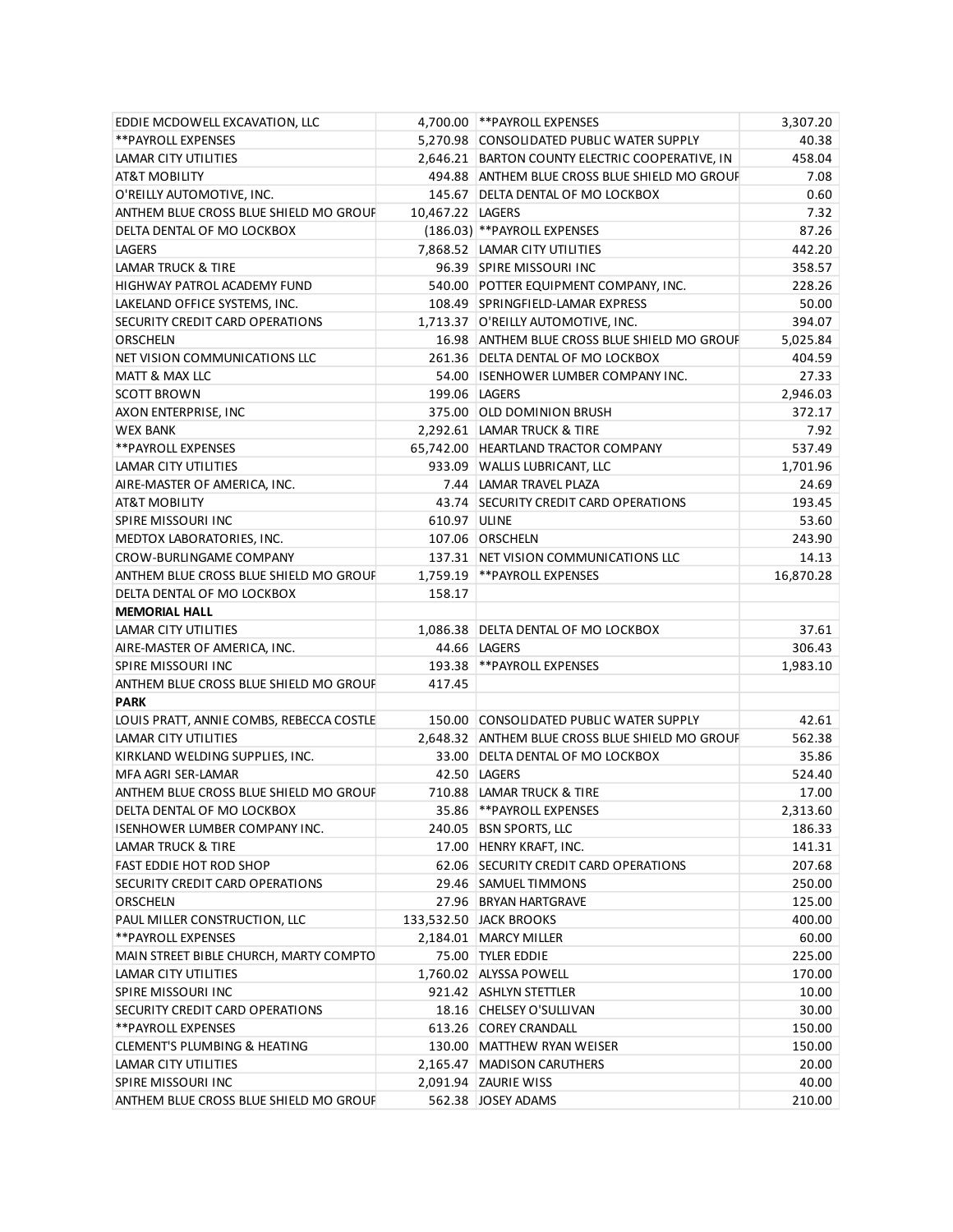| DELTA DENTAL OF MO LOCKBOX                  | 35.86    | <b>ELISA DRIGGS</b>                    | 150.00   |
|---------------------------------------------|----------|----------------------------------------|----------|
| LAGERS                                      | 559.54   | ANTHEM BLUE CROSS BLUE SHIELD MO GROUF | 562.38   |
| HENRY KRAFT, INC.                           | 13.00    | DELTA DENTAL OF MO LOCKBOX             | 35.86    |
| RELIABLE PEST CONTROL, INC                  | 142.00   | LAGERS                                 | 697.36   |
| WATERS EDGE AQUATIC DESIGN LLC              | 4.600.00 | NET VISION COMMUNICATIONS LLC          | 24.88    |
| **PAYROLL EXPENSES                          | 2.983.49 | **PAYROLL EXPENSES                     | 3,076.82 |
| <b>CAPTIAL IMPROVEMENT</b>                  |          |                                        |          |
| <b>GARDNER CONSTRUCTION AND DEVELOPMENT</b> |          | 9,195.62 STRONGHOLD DATA               | 2,601.50 |
| TAXI                                        |          |                                        |          |
| LAMAR DEMOCRAT                              | 81.60    | LAGERS                                 | 486.01   |
| AIRE-MASTER OF AMERICA, INC.                | 7.46     | <b>WPCI</b>                            | 69.00    |
| <b>AT&amp;T MOBILITY</b>                    | 64.84    | <b>SECURITY CREDIT CARD OPERATIONS</b> | 79.21    |
| <b>CROW-BURLINGAME COMPANY</b>              | 6.49     | NET VISION COMMUNICATIONS LLC          | 34.55    |
| ANTHEM BLUE CROSS BLUE SHIELD MO GROUF      | 562.38   | <b>COX MEDICAL GROUP</b>               | 15.00    |
| DELTA DENTAL OF MO LOCKBOX                  | 35.86    | **PAYROLL EXPENSES                     | 7.247.81 |

Mayor Hull read the Treasurer's Report for February 2022.

Alderman Talbott made the motion to approve the Treasurer's Report. Alderman Gilkey seconded the motion. On vote, all members present voted yes.

Mayor Hull presented Council Bill No. 1907 *TO AUTHORIZE THE CITY ADMINISTRATOR OF THE CITY OF LAMAR FOR TRUMAN AREA TRANSPORTATION (TATS) TO APPLY FOR FEDERAL FINANCIAL ASSISTANCE ON BEHALF OF THE CITY OF LAMAR AND TO EXECUTE ANY CONTRACT(S) RESULTING FROM SUCH APPLICATION FOR ANY GRANTS BETWEEN THE CITY OF LAMAR AND THE MISSOURI HIGHWAYS AND TRANSPORTATION COMMISSION AND THE AREA AGENCY ON AGING PROVIDING FOR CAPITAL, OPERATING, AND/OR MARKETING ASSISTANCE, COMPRISED OF FEDERAL FUNDS TO BE EXPENDED FOR COMMISSION-APPROVED TRANSIT PROJECTS.*

Said bill being furnished in advance for all Alderpersons and posted at City Hall for public inspection prior to the meeting was read by title only for the first reading. Alderman Powell the motion to approve this bill. Alderman Garner seconded **the motion.** On vote, all members present voted yes.

Said bill being furnished in advance for all Alderpersons and posted at City Hall for public inspection prior to the meeting, was read by title only for the second and final reading. Alderman Main made the motion to approve this bill. Alderman Talbott seconded the motion. On vote, all members present voted yes.

Therefore, the Mayor declared said bill had been duly adopted and numbered Ordinance 1889. The ordinance was signed and approved by the Mayor and attested by the Interim City Clerk Pro Tempore and the seal of the City affixed thereto.

The franchise agreement with Spire Gas Energy had expired after 20 years. The gas company pays the city 5% of its total their sales for a right of way in Lamar. Council Bill 1908 will extend this for another 20 years.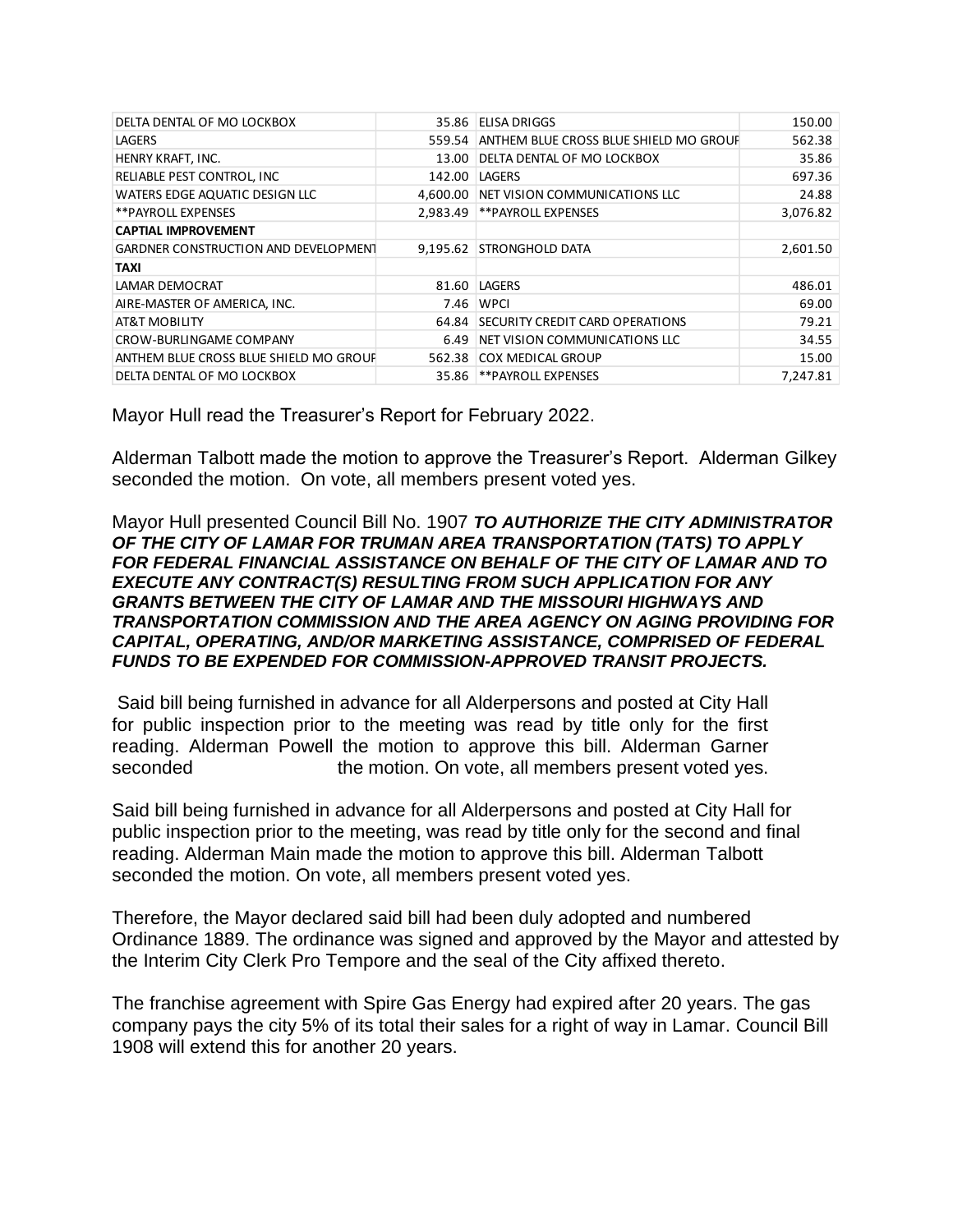## Mayor Hull presented Council Bill No. 1908 *THE CITY OF LAMAR, MISSOURI, GRANTING A FRANCHISE TO OPERATE A NATURAL GAS DISTRIBUTION SYSTEM WITHIN THE CITY TO SPIRE MISSOURI INC.*

Said bill being furnished in advance for all Alderpersons and posted at City Hall for public inspection prior to the meeting was read by title only for the first reading. Alderman Gilkey the motion to approve this bill. Alderman Main seconded the motion. On vote, all members present voted yes.

Said bill being furnished in advance for all Alderpersons and posted at City Hall for public inspection prior to the meeting, was read by title only for the second and final reading. Alderman Talbott made the motion to approve this bill. Alderman Main seconded the motion. On vote, all members present voted yes.

Therefore, the Mayor declared said bill had been duly adopted and numbered Ordinance 1890. The ordinance was signed and approved by the Mayor and attested by the Interim City Clerk Pro Tempore and the seal of the City affixed thereto.

Mayor Hull discussed the following reports:

Budget Analysis Cash and Investments by Fund Comparison of Bills and Financial Statements Debt Balances Economic Development Electric Sales Expenses Not Budgeted Methane Gas Generator Income and Expense Pooled Cash Report Sales Tax Revenue **TATS** 

Alderman Chesnut made the motion to approve the financial reports. Alderman Talbott seconded the motion. On vote, all members present voted yes.

Next City Administrator Russ Worsley discussed his report. He discussed with the council how the Lead Line Inventory would be done and the man hours it would take to meet requirements of the government. He mentioned that MoDot has inquired about adding the maintenance barn located at SE 1<sup>st</sup> Ln to the city's sewer system. He told them the only way they could was if they got annexed into the city limits at their cost. He then asked the council for approval to continue talks with them on the subject. The council agreed, it would benefit the city only if the annexation took place.